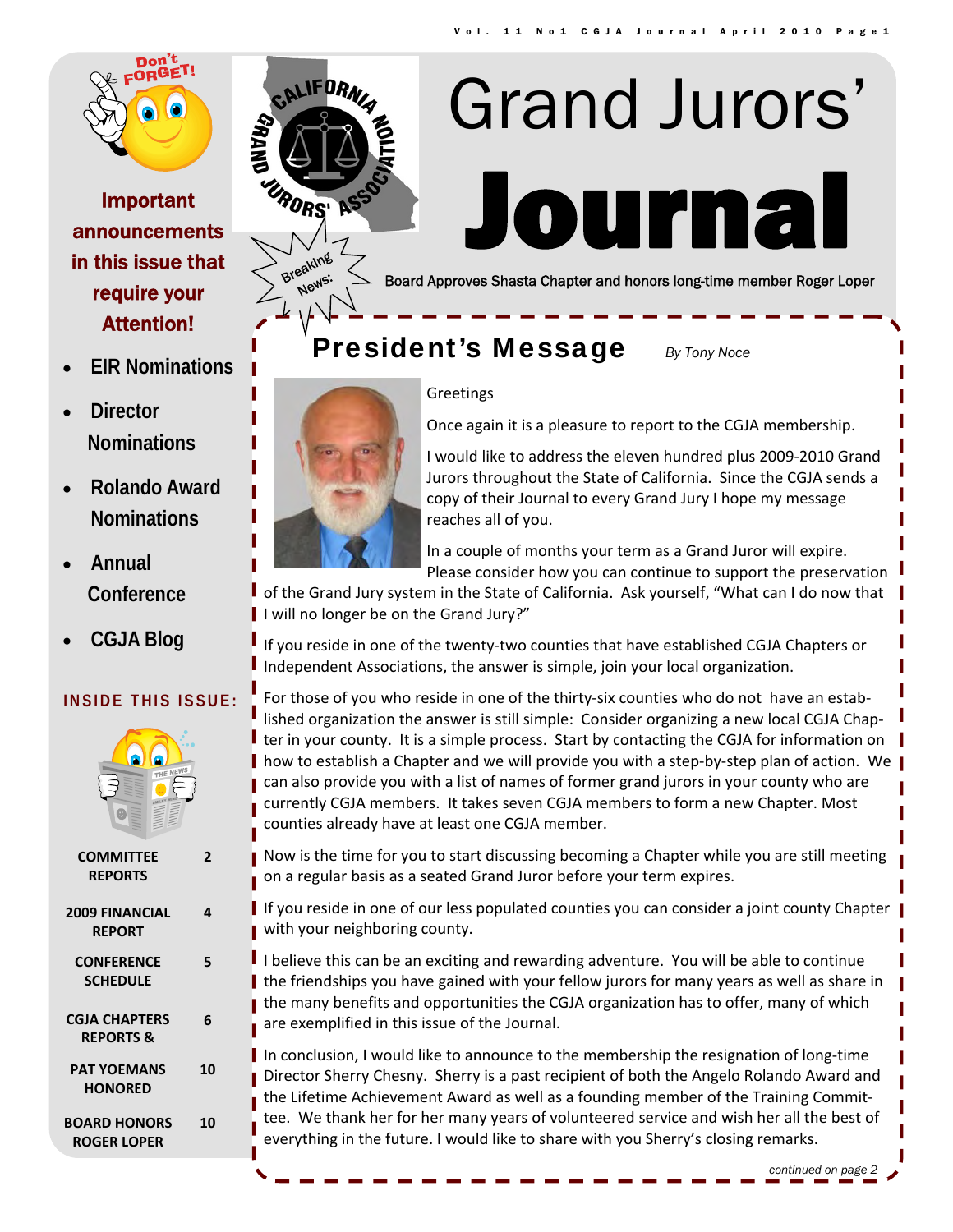## Meet Director Keath North



Keath North, an Arkansan by birth, is a Californian by choice. He and his new bride, Joyce, followed their common dream, "the California Promise," and in 1982 made their home in Anaheim. They soon moved to San Francisco where they restored and managed historic apartment buildings. Two young sons and eight years later, they moved to the beautiful North Coast of California. They established a real estate/property management firm in the small, coastal, dairy town of Loleta, just south of Eureka.

An interest in local politics led to his forming a community services district, serving two years as president of the local Chamber of Commerce, then two terms on the Grand Jury of Humboldt County (2003-04/2004-05). Asked to return in 2007-08, he did so, and in true form held over for the 2008-09 term. He was Foreperson Pro-Tem twice, and on the Editorial Committee for all four juries.

His B.S. in Marketing and minor in Theatre Arts help explain a passion to build multimedia content to promote the grand jury system throughout California. He is currently producing a generic recruitment DVD, and has plans to continue exploring outreach efforts for CGJA. Keath is a member of the Public Relations Committee and CGJA's Vice-President.

 $"$ Needless to say, it has been wonderful over the years to see CGJA develop into the well‐functioning organization that it is today. The information, services and support pro‐ vided by CGJA to grand juries statewide has definitely helped improve the grand jury system. We have an excellent board of very talented, energetic board members and I am confident that CGJA will continue to expand its support of California's unique grand jury system." *President's Message continued from page 1* 

#### Message from the Editor

I am combining my Editor's Message and Public Relations Com‐ mittee Report as a single article as the points I want to carry across are similar to both my positions.

This issue features a

number of different activities of or about the CGJA role. We see some counties celebrat‐ ing Grand Jury Awareness month, we see some actions required by membership and chapters to submit nominations for the An‐ gelo Rolando Award and for Directors to be elected this fall, and further information on our annual conference.

I also want to direct your attention to the article about the CGJA Blog accessible on our website. This can be an incredibly valuable tool for members and grand juries to find out what is going on in the world of grand juries throughout California. Another initia‐ tive of our committee is to improve our website to (1) make it easier to use and (2) possibly add an e‐commerce capability to make it easier to submit applications for our various activities and order publications.

I am also pleased to note the significant turnout to the Osher Lifelong Learning Insti‐ tute session at Fresno State University. Con‐ gratulations to our Fresno Chapter for hav‐ ing the largest turnout of any Osher course we have sponsored. I hope others are in‐ spired to follow suit and develop additional courses throughout the state.

## Committee Reports Try the CGJA BLOG – You'll Like it!

*By Kathy Wylie*

Did you know that legislation has been re‐ cently proposed to add additional Grand Jury panels as needed in San Bernardino County ( see article elsewhere in this issue)?



Did you

Old Sacramento, and even fix drainage at Arco Arena?

At CGJA we're passionate about helping grand jurors become informed. To further that goal, we've introduced a new feature that lets you easily receive news of Grand Jury investigations and reports delivered straight to your email box. Following is de‐ signed to make it easier for readers to keep tabs on your favorite blogs. In addition, you can easily check out what blogs other fans are writing and following ‐ you might even find another blog you'll want to add to your reading list. So start following. We hope you become a fan.

So try out this free service today! Go to the CGJA news blog at:

#### http://cgja.blogspot.com/

Scroll down the page and click on the 'FOLLOW' button. (If you don't have one, you will need to create a GOOGLE ac‐ count). Once you are subscribed, you will automatically get an email notification when a new California Grand Jury news article is posted.

To see if our blog is useful to you, just click on "Visit the New CJGA Blog" on our website homepage, www.cgja.org.

**Please nominate Candidates for the annual Excellence in Reporting Award – see the nomination form on our website**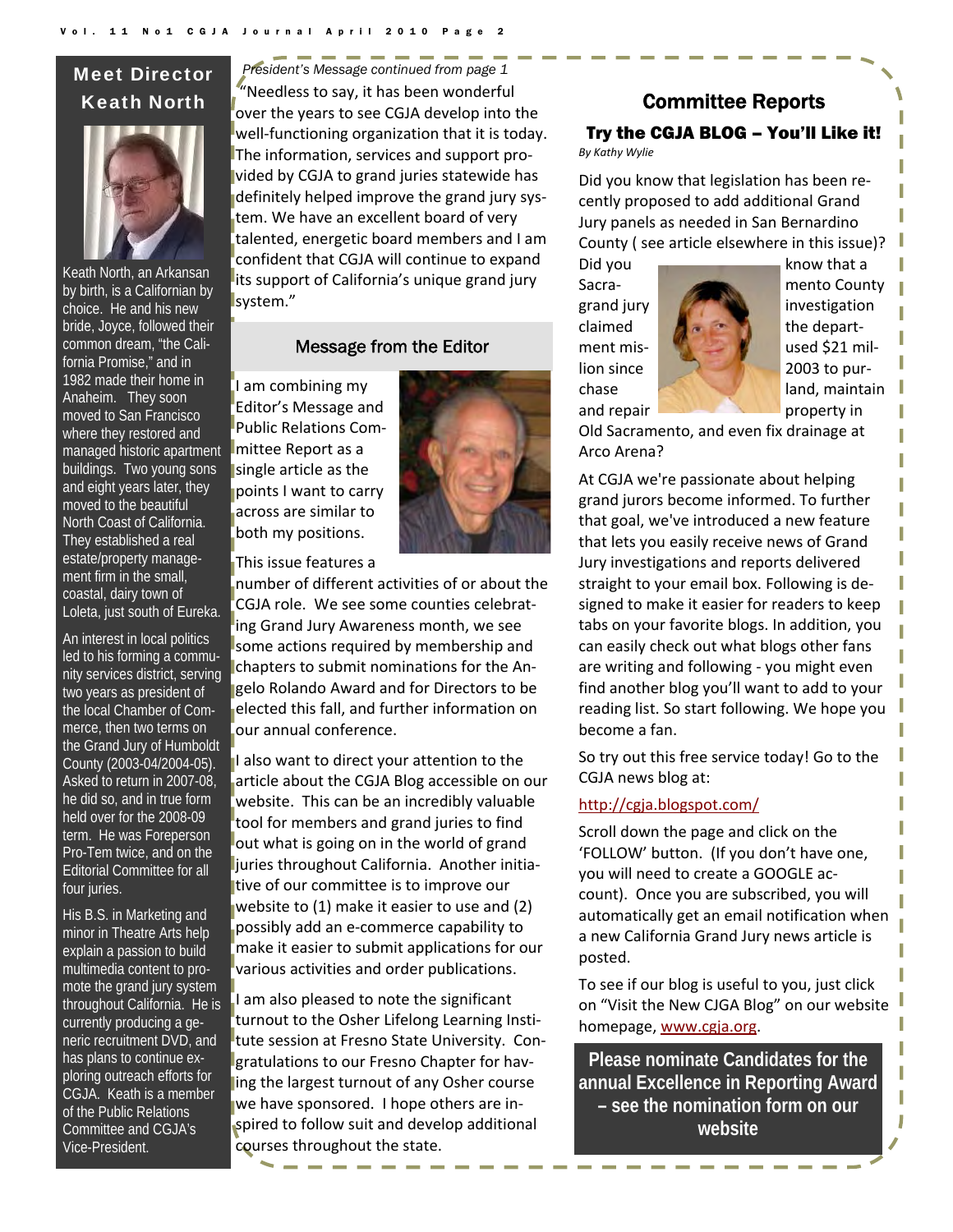## Committee Reports Continued from Page 2

#### *By Bette Flick*



The CGJA Training Committee met for two days at the end of February to fine-tune the current curriculum, assist new trainers in polishing their presentation skills, and to discuss current topics of interest to incoming panel members. This was all in preparation for the upcoming summer schedule of seminars and workshops, the most ex-

tensive the CGJA has ever undertaken. Several new sites have been added and although two of the prior Regional Seminars have been discontinued we expect the new schedule will reach even more grand jurors. In support of this, the committee has assembled a group of 18 trainers who will be traveling throughout the state from mid-June to early August to instruct and explain current grand jury practices and policies. The schedule is as follows:

Training Committee

#### **Seminars for Incoming Grand Jurors**

| June 15 & 16                | San Diego County                           |  |  |  |  |  |
|-----------------------------|--------------------------------------------|--|--|--|--|--|
| June 28 & 29                | San Bernardino County                      |  |  |  |  |  |
| <b>July 8 &amp; 9</b>       | <b>Humboldt/Del Norte Counties</b>         |  |  |  |  |  |
|                             | Ventura County                             |  |  |  |  |  |
| July 12 & 13                | Santa Rosa Regional                        |  |  |  |  |  |
| July 15 & 16                | Redding Regional                           |  |  |  |  |  |
|                             | San Joaquin County                         |  |  |  |  |  |
| July 19 & 20                | Sacramento Regional                        |  |  |  |  |  |
| July 22 & 23                | Visalia Regional                           |  |  |  |  |  |
|                             | San Mateo Regional                         |  |  |  |  |  |
| July 24                     | <b>Merced County</b>                       |  |  |  |  |  |
| July 26 & 27                | Tuolumne, Amador and Calaveras<br>Counties |  |  |  |  |  |
| July 29 & 30                | <b>Eastern Sierra Counties</b>             |  |  |  |  |  |
| August 2 & 3                | <b>Imperial County</b>                     |  |  |  |  |  |
| <b>Foreperson Workshops</b> |                                            |  |  |  |  |  |
| July 11                     | Santa Rosa                                 |  |  |  |  |  |
| July 14                     | Redding                                    |  |  |  |  |  |
| July 18                     | Sacramento                                 |  |  |  |  |  |
| July 21                     | Visalia                                    |  |  |  |  |  |
|                             |                                            |  |  |  |  |  |

As has been done for the past three years, Report Writing Workshops will also be offered in both the North and South regions of the state, on a date in the fall which will be announced.

#### Angelo Rolando Memorial Award *By Betty J. Mattea, Committee Chair*

Each year the CGJA honors a member for outstanding service to our organization. The award is presented at the Annual CGJA

on our website.



Conference. This year the Annual Conference will be held in late October in San Diego. It is now the search interval time to begin the "search" for the person to be nominated for the award. Details on **the Annual Conference** as they become and the state available, will be posted

We look to the members of CGJA to nominate members they consider worthy of receiving this prestigious award. Nominations will be accepted for consideration by the Angelo Rolando Memorial Award Committee until August 30, 2010. Nominations may be submitted by postal mail, email or by fax.

In arriving at a decision to nominate someone you believe deserving, please consider that this award is for past service and not for anticipated service in future years. Some factors you may wish to consider:

| Substantive participation at both the state and county level in<br>support of CGJA goals and objectives. |
|----------------------------------------------------------------------------------------------------------|
| Has demonstrated exceptional leadership skills and is un-                                                |
| usually effective in accomplishing projects.                                                             |
| A nominee must be a current member of CGJA.                                                              |
| There will be no multiple awards.                                                                        |
| The then currently serving CGJA president is not eligible to<br>receive this award in that year.         |
| Past recipients are not eligible for re-nomination.                                                      |
| If you have any questions regarding the nomination process, feel<br>free to telephone or email me:       |

**bjmattea@sonic.net and/or 415-492-8857.**

## **Calling All Potential Candidates for Director! 2010 Board of Directors Election**

*By Dianne Hoffman, Chairperson, Nominations‐Elections Committee*

**Committee Members: North:** Tim Colbie, (Open) **Central:** Karin Hern and Jack McNulty **South:** Larry Walker and Dianne Hoffman



The election season is almost here. Consider running for Director and joining the CGJA Board. Discuss and vote on compelling issues affecting the membership. Board mem‐ bers are responsible for the direction of the organization. **Directors' responsibilities** are covered in the CGJA By‐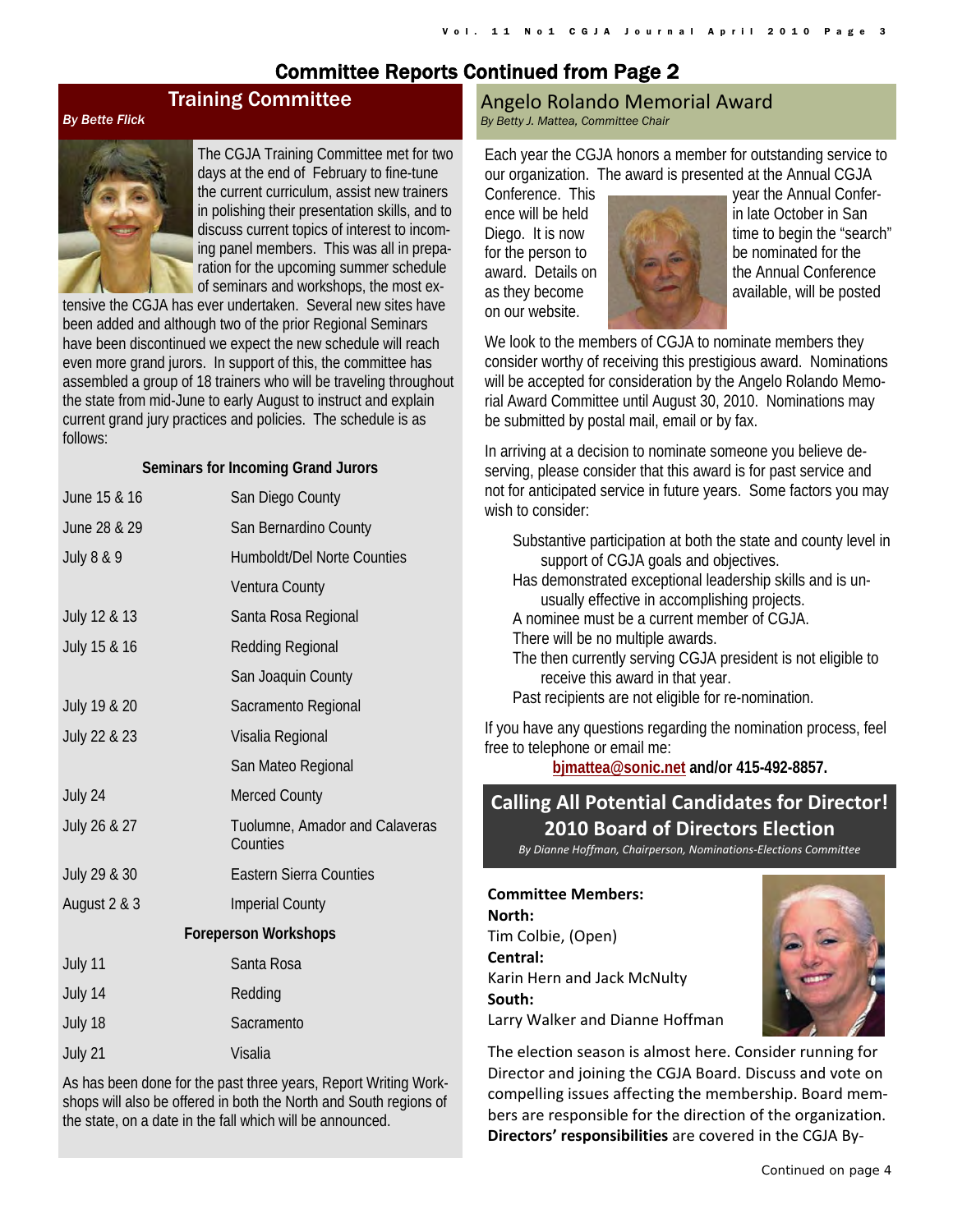*Elections Continued from page 3*

laws, Article 6, Section 4: "Duties". In addition, it is expected that Direc‐ tors are active on at least one of the four standing committees and will attend regularly scheduled monthly Board meetings (by teleconference). Proficiency with some form of elec‐ tronic communication, preferably email, is desirable. Directors have an obligation to avoid personal agendas in order to serve the best interests of the organization.

Two (2) Directors will be elected from each of three (3) regions (North, Central, and South) for a total of six (6) Directors. The two year term begins at the annual Con‐ ference in October/November 2010. The two year term of the following Directors is expiring: North – Marsha Caranci and Kathy Wylie, Central – Owen Haxton and Joann Landi, South – Walter Hofmann and Jerry Lewi.

#### **Important dates:**

**June 1:** Due date for applicants to notify the Nominations‐Elections Committee of their interest in seek‐ ing election.

**July 1:** Due date for Intent to Run statement (send to Nominations‐ Elections Committee at: cgjamail‐ box@yahoo.com).

**July 31:** A candidate must be a member in good standing as of this date.

**July 31:** Due date for candidate's statement (up to 200 words).

Interested CGJA members, please contact the committee at cgjamail‐ box@yahoo.com with your name, region and county of residence. As a follow up, you will be contacted by a committee member and more de‐ tailed information will be provided. Or you may contact any member of the committee, or mail your infor‐ mation to Dianne Hoffman, Chair, Nominations‐ Election Committee, 14142 Baker St. Westminster, CA 92683

## **2009 Finance Reports** *By Judi Lazenby, Treasurer and Marsha Caranci Finance Committee Chair*  Budget vs. Actuals: APPROVED 2009 BUDGET - FY09 P&L January - December 2009 **Total** \$ Over Budget % of Budget **Actual Budget** Income

| 3000 Administration income                       |    |               |                 | 0.00        |         |
|--------------------------------------------------|----|---------------|-----------------|-------------|---------|
| 3001 Interest Earned                             |    | 4.95          | 50.00           | 45.05       | 9.90%   |
| 3010 Board Meetings/ Retreat                     |    |               |                 | 0.00        |         |
| 3011 Registration                                |    | 610.00        | 450.00          | 160.00      | 135.56% |
| Total 3010 Board Meetings/ Retreat               | \$ | 610.00 \$     | 450.00 \$       | 160.00      | 135.56% |
| <b>Total 3000 Administration income</b>          | ŧ  | $614.95$ \$   | $500.00$ \$     | 114.95      | 122.99% |
| 3200 Finance Committee Income                    |    |               |                 | 0.00        |         |
| 3201 Sales Tax Income                            |    | 0.00          | 100.00          | $-100.00$   | 0.00%   |
| 3250 Financial Development                       |    |               |                 | 0.00        |         |
| 3251 Donations - Unrestricted                    |    | 7,428.35      | 2,335.00        | 5,093.35    | 318.13% |
| 3252 E-scrip                                     |    | 97.32         | 50.00           | 47.32       | 194.64% |
| 3253 Donations - Restricted                      |    |               | 0.00            | 0.00        |         |
| 3255 Ray Hoffman Memorial Fund                   |    | 770.00        |                 | 770.00      |         |
| <b>Total 3250 Financial Development</b>          | \$ | $8,295.67$ \$ | 2,385.00 \$     | 5,910.67    | 347.83% |
| 3299 Credit Card processing/ ecommerce (deleted) |    | 0.00          |                 | 0.00        |         |
| <b>Total 3200 Finance Committee Income</b>       | \$ | 8,295.67 \$   | 2,485.00 \$     | 5,810.67    | 333.83% |
| 3401 Membership Committee Income                 |    | 6,635.00      | 8,750.00        | $-2,115.00$ | 75.83%  |
| 3600 Annual Conference Income                    |    |               | 0.00            | 0.00        |         |
| 3601 Annual Conference Food                      |    | 4,503.45      | 5,625.00        | $-1,121.55$ | 80.06%  |
| 3602 Annual Conference Registration              |    | 3,600.00      | 4,500.00        | $-900.00$   | 80.00%  |
| 3603 Conference Donation                         |    | 1,556.59      | 0.00            | 1,556.59    |         |
| <b>Total 3600 Annual Conference Income</b>       | \$ | 9,660.04 \$   | $10,125.00 - $$ | 464.96      | 95.41%  |
| <b>3800 Publications and Merchandise</b>         |    |               |                 | 0.00        |         |
| 3810 Publications                                |    |               | 3,000.00        | $-3,000.00$ | 0.00%   |
| 3812 Compendium                                  |    | 1,056.00      |                 | 1,056.00    |         |
| 3813 CD'8                                        |    | 317.00        |                 | 317.00      |         |
| <b>Total 3810 Publications</b>                   | ŝ  | 1,373.00 \$   | $3,000.00 - $$  | 1,627.00    | 45.77%  |
| 3830 Merchandise                                 |    |               |                 | 0.00        |         |
| 3832 Cookbook                                    |    | 411.00        |                 | 411.00      |         |
| 3833 Publication - Grand Jury Achlevements       |    | 120.00        |                 | 120.00      |         |
| <b>Total 3830 Merchandise</b>                    | ŧ  | 531.00 \$     | $0.00$ \$       | 531.00      |         |
| <b>Total 3800 Publications and Merchandise</b>   | \$ | 1,904.00 \$   | $3,000.00 - $$  | 1,096.00    | 63.47%  |
| 3900 Training Income                             |    |               |                 | 0.00        |         |
| 3901 Seminars                                    |    | 47,296.00     | 50,065.00       | $-2.769.00$ | 94.47%  |
| 3902 Foreperson Workshop                         |    | 2,750.00      | 3,000.00        | $-250.00$   | 91.67%  |
| 3903 On site Training                            |    | 14,780.00     | 14,000.00       | 780.00      | 105.57% |
| 3904 Report Writing Workshop                     |    | 5,750.00      | 5,300.00        | 450.00      | 108.49% |
| 3905 Training Donations                          |    | 2,063.55      | 1,085.00        | 978.55      | 190.19% |
| 3906 Training Manual Sales                       |    | 844.00        | 360.00          | 484.00      | 234.44% |
| <b>Total 3900 Training Income</b>                | \$ | 73,483.55 \$  | 73,810.00 \$    | 326.45      | 99.56%  |
| 3998 Miscellaneous Income                        |    | 18.00         |                 | 18.00       |         |
| 3999 Uncategorized Income                        |    | 2,106.86      |                 | 2,106.86    |         |
| Total Income                                     | \$ | 102,718.07 \$ | 98,670.00 \$    | 4,048.07    | 104.10% |
| Expenses                                         |    |               |                 |             |         |

**Agenda and Minutes of Board of Directors Meetings Now Online at www.cgja.org**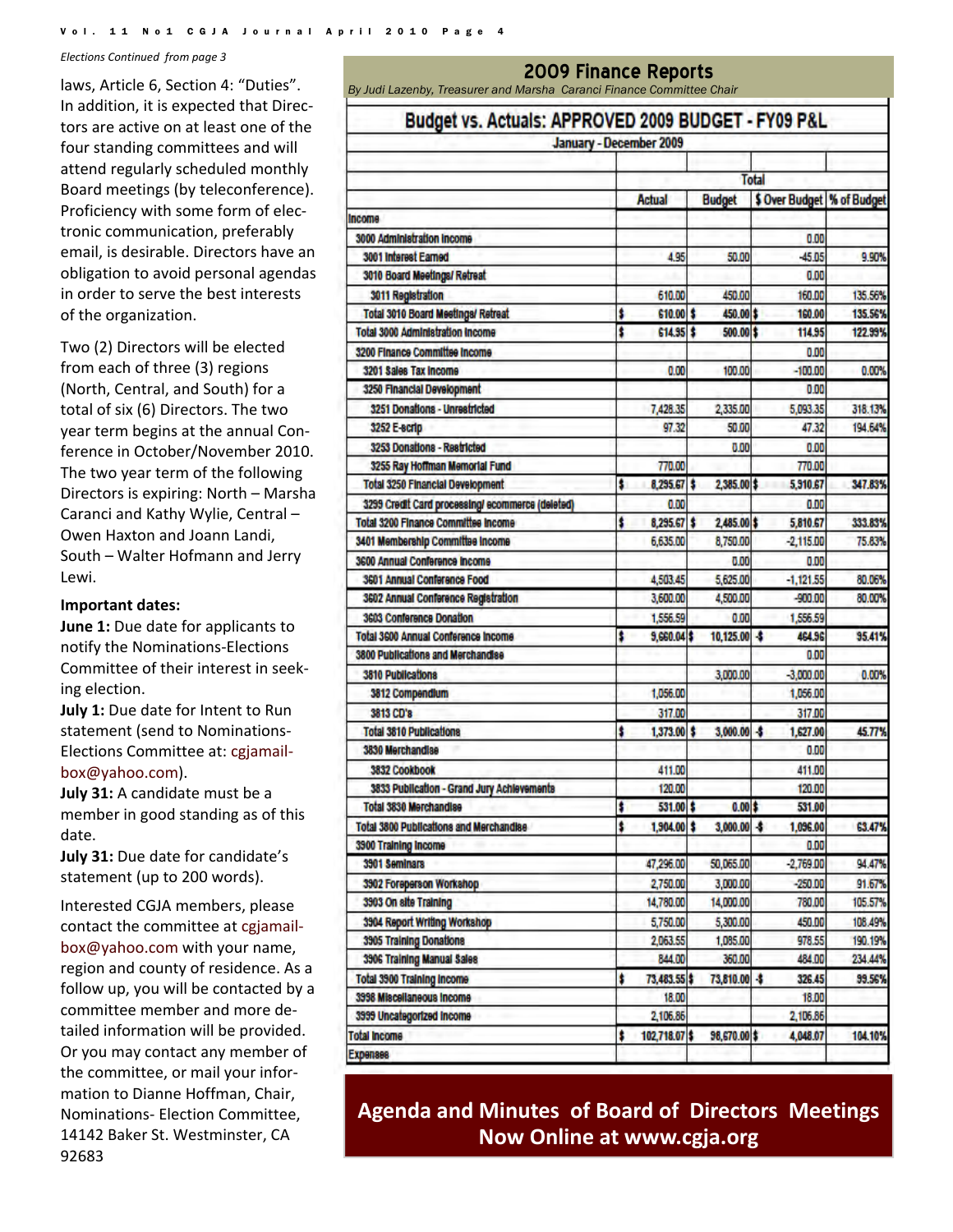**2009 Finance Reports Continued** *By Judi Lazenby, Treasurer and Marsha Caranci Finance Committee Chair* 

#### **California Grand Jurors' Association**

**Balance Sheet** As of December 31, 2009

|                                     | Total       |
|-------------------------------------|-------------|
| <b>ASSETS</b>                       |             |
| <b>Current Assets</b>               |             |
| <b>Bank Accounts</b>                |             |
| 1000 General Fund                   | 12,156.63   |
| <b>1050 Restricted funds</b>        | 21,583.30   |
| CK7644 Checking QB (deleted)        | 0           |
| SAV0115 Savings (deleted)           | o           |
| <b>Total Bank Accounts</b>          | \$33,739.93 |
| <b>Accounts Receivable</b>          |             |
| 2000 Accounts Receivable            | 0           |
| <b>Total Accounts Receivable</b>    | \$0.00      |
| <b>Other Current Assets</b>         |             |
| 2101 Undeposited Funds              | 0           |
| 2102 Prepaid Expense                | o           |
| <b>Total Other Current Assets</b>   | \$0.00      |
| <b>Total Current Assets</b>         | \$33,739.93 |
| <b>Fixed Assets</b>                 |             |
| 2900 Property and Equipment         | 5,042.80    |
| <b>Total Fixed Assets</b>           | \$5,042.80  |
| <b>TOTAL ASSETS</b>                 | \$38,782.73 |
| <b>LIABILITIES AND EQUITY</b>       |             |
| <b>Liabilities</b>                  |             |
| <b>Current Liabilities</b>          |             |
| <b>Accounts Payable</b>             |             |
| 2200 Accounts Payable               | o           |
| <b>Total Accounts Payable</b>       | \$0.00      |
| <b>Credit Cards</b>                 |             |
| 1100 Credit Card                    | $-18.73$    |
| <b>Total Credit Cards</b>           | (518.73)    |
| <b>Total Current Liabilities</b>    | (518.73)    |
| <b>Total Liabilities</b>            | (518.73)    |
| Equity                              |             |
| <b>2310 Retained Earnings</b>       | 38,523.76   |
| 2331 Retained Earnings-Don't Use    |             |
| <b>Net Income</b>                   | 277.7       |
| <b>Total Equity</b>                 | \$38,801.46 |
| <b>TOTAL LIABILITIES AND EQUITY</b> | \$38,782.73 |
|                                     |             |

Wednesday, Feb 17, 2010 04:51:21 PM PST GMT-8 - Cash Basis

This report was created using QuickBooks Online.



**Mark your Calendar! The dates for the Annual Conference in San Diego are now confirmed as October 21-22, 2010 Please watch our website and future issues for more information** 

## PRELIMINARY ANNUAL **CONFERENCE**

## **SCHEDULE**

October 21-22, San Diego, CA

#### THURSDAY MORNING,

|                         | <b>OCTOBER 21, 2010</b>                                                         |  |  |  |  |
|-------------------------|---------------------------------------------------------------------------------|--|--|--|--|
| 9:00                    | <b>Conference Convenes</b>                                                      |  |  |  |  |
| 9:15                    | Welcome (by San Diego<br>Mayor Jerry Sanders)                                   |  |  |  |  |
| 9:30                    | Panel                                                                           |  |  |  |  |
| 10:45                   | <b>Break</b>                                                                    |  |  |  |  |
| 11:00                   | Speaker                                                                         |  |  |  |  |
| 12:00                   | Lunch                                                                           |  |  |  |  |
| 1:00                    | Panel or Speaker                                                                |  |  |  |  |
| 2:15                    | EIR/Angelo Rolando Award<br>Presentations                                       |  |  |  |  |
| 3:15                    | <b>Break</b>                                                                    |  |  |  |  |
| 3:30                    | Speaker                                                                         |  |  |  |  |
| 4:00                    | Close meeting                                                                   |  |  |  |  |
| <b>THURSDAY EVENING</b> |                                                                                 |  |  |  |  |
| 5:00                    | Cocktails                                                                       |  |  |  |  |
| 6:00                    | Dinner (to be accompanied<br>by music, followed by key<br>note speaker)         |  |  |  |  |
|                         | <b>FRIDAY MORNING</b>                                                           |  |  |  |  |
| 7:00                    | Breakfast meetings for GJ<br>coordinators/Chapter &<br>Assoc. Presidents        |  |  |  |  |
| 9:00                    | <b>Welcome/Panel Discussion</b>                                                 |  |  |  |  |
| 10:30                   | <b>Break</b>                                                                    |  |  |  |  |
| 10:45                   | Speaker (San Diego County<br><b>Chief Administrative Officer</b><br>Walt Ekard) |  |  |  |  |

12:00 Closing and Adjournment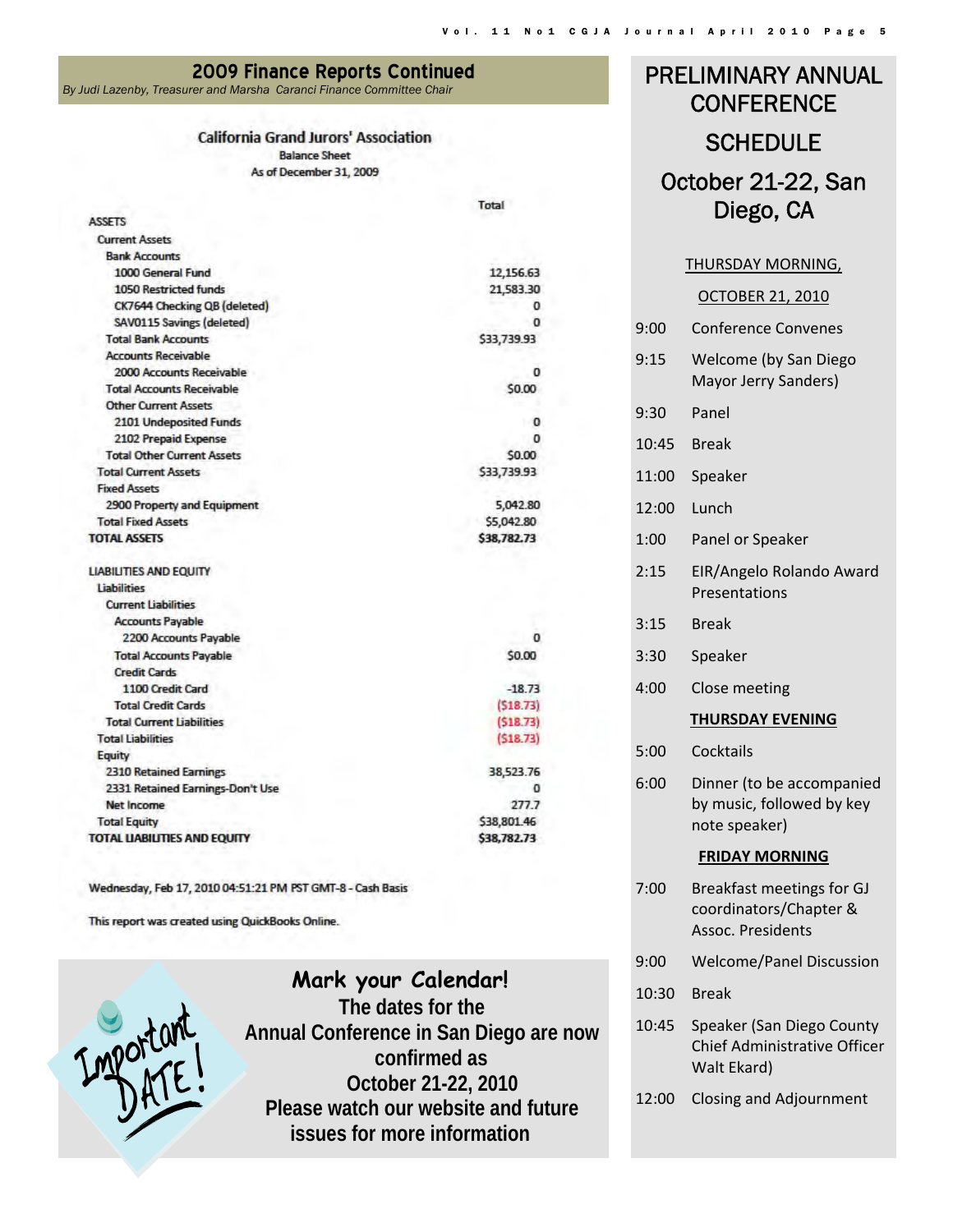## CGJA Chapters Reports and Chapters in the News …...CGJA Chapters Reports and C

#### **Humboldt Chapter**  *By Keath North*

## Humboldt County Proclaims March As Grand Jury Awareness Month



On Tuesday, March 9th. the Humboldt County Board of Supervisors ioined Governor Arnold Schwarzenegger in recognizing Grand

Jury Awareness Month.

Several members of the current grand jury, as well as representatives of the California Grand Jurors' Association, a statewide training and support group, attended the ceremony in the Board of Supervisors' chambers.

The recognition begins the local recruitment efforts for a new 19 person civil grand jury to serve for one full year, starting July 1st. Applications are available at the Jury Services Office, 824 - 4<sup>th</sup> Street, Eureka, or by calling 269-1270.

The local Chapter of the Association is developing a recruitment DVD to help attract qualified volunteers. Suzi Fregeau serves as President, Barbara Carolan as Vice-President; Darlene Marlow is Sergeant-at-Arms, and Diane Lehman is Secretary.

Current and former grand jurors are invited to attend the Chapter's luncheon meetings, held on the second Wednesday of each month at Noon, in the banquet room at Stanton's Restaurant in Eureka. Attendees share a common interest in preserving, protecting and promoting awareness of the grand jury system.

#### **San Francisco Chapter**  *By Beate Boultinghouse, President*

#### San Francisco Chapter to Unveil its Web Site Soon!

Keep your eyes open for the next issue of the Journal when the San Francisco chapter unveils its new web site!

The internet has become so impor‐ tant that people look to it for more and more information. You ask



someone a question and they say "you can find all you need to know on our web site." Fresno, Kern, Marin, and

San Mateo have very informative web sites. San Francisco is currently developing its web site to inform those who wish to know more about the Civil Grand Jury, see reports that have been published, or apply to be a juror. This is one‐stop shopping so to speak, and a 21<sup>st</sup> century way to let people know who we are.

We'll be there soon!

## Fresno Chapter *By* John Tinker

## **Osher Lifelong Learning Institute (OLLI) Course at Fresno State University**

The Fresno County chapter of the Grand Jurors' Association recently presented a class on the history, legal foundations, rights, and re‐ sponsibilities of the Grand Jury in California in the Osher Life Long Learning Program at California State University, Fresno. The class of nearly seventy‐five mature students met on the afternoon of January 20 to hear Superior Court Judge Hillary Chittick as well as two past foreper‐ sons of the Grand Jury in Fresno County, Marian Moseley and Marilyn Watts, discuss these issues.

Judge Chittick reviewed the history of the Grand Jury system from its origins in English common law and the legal system of the Norman con‐ querors of England up to its current place in the American legal system. She distinguished between the Grand Juries used by District Attor‐ neys to bring criminal indictments and the Civil Grand Jury which has the power in California and a few other states to investigate local gov‐ ernmental agencies as well as jails and prisons.

It was apparent from the many questions asked by members of the audience that what Judge Chittick described was new to them and that they were very interested in her presentation. Several of the questioners asked specifically what Grand Juries did and, after learning that they conducted investigations and wrote reports, they wanted to know what became of those reports and whether the recommendations made by the Grand Juries had any demonstrable effects.

Marian Moseley and Marian Watts, two past forepersons of Grand Ju‐ ries in Fresno County spoke directly to these issues. They described how the Grand Juries they directed actu‐ ally functioned, what a typical day in the life of a Grand Juror might be like and they described some of the published reports of their Grand Juries that resulted in clearly evident positive change. Judge Chittick em‐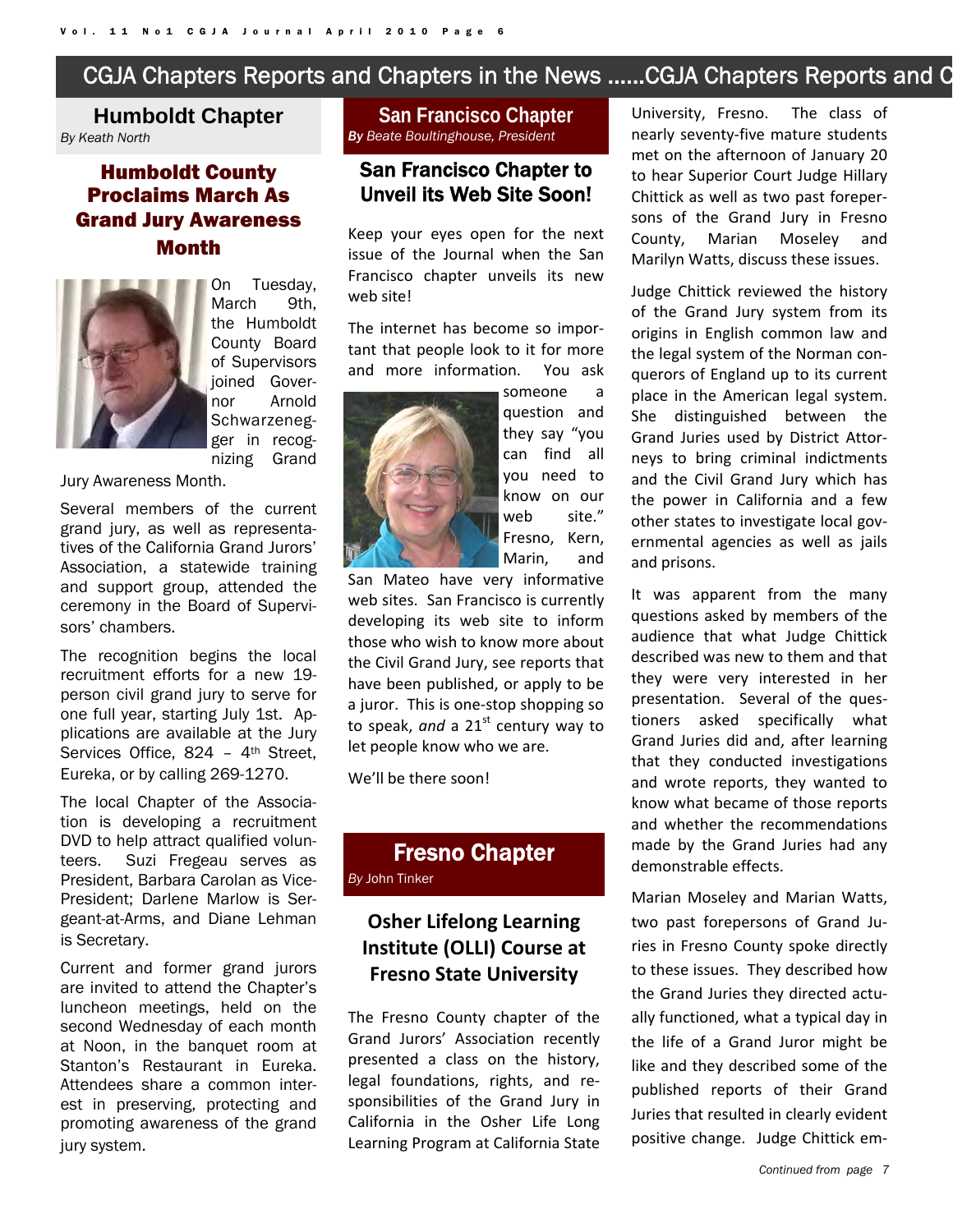## Chapters in the News …...CGJA Chapters Reports and Chapters in the News …...CGJA

#### *Fresno Chapter continued from page 6*

phasized, however, that the greatest power of the civil Grand Jury in Cali‐ fornia is not to directly force change, but to shed light on the actions of local government. After a Grand Jury's report is published and after it receives the local publicity that these reports are often given, it is ultimately up to the voters to take the action that they deem appropri‐ ate.



News from the Grand Jurors' Association of Orange County *by Joe A. Moreland, President* 

The Orange County Grand Jurors Association hosted a luncheon for members at the Meridian Club in Fullerton, CA on

March 4, 2010. More than 70 attendees heard from Jerry Amante, Mayor of Tustin and Bill Huston, Tustin City Manager. The speakers discussed the



current financial crisis in California and how it is impacting cities throughout the state.

At the present time, 137 former Grand Jurors have paid their annual dues to the Association.



## Has your chapter reported recently?

We'd like to hear from you!

#### **CTA‐NEA RETIRED TEACHERS CONFERENCE**

*By Betty J. Mattea (Marin)*

The CGJA was contacted by Karen Cancino, a member of the CGJA San Fran‐ cisco Chapter, who suggested that we, the CGJA, should have a presence at this meeting of the California Teachers Association Chapter of the National Education Association (CTA‐NEA) retired teachers and instructors from Cali‐ fornia. President Noce agreed that it should be a successful way to 'recruit' people to apply for grand jury service. Therefore, he volunteered to "man the desk" and asked fellow board member Owen Haxton and former board member Betty J. Mattea, to help him out. The meeting was at the Fairmont Hotel in downtown San Jose on February 26 and was very well attended with over 110 CTA‐NEA members participating. Many of them stopped at our booth to ask questions and take some of the material that Tony had placed on the table we were using.

Tony was an eager spokesman for CGJA and never missed an opportunity to talk to the members. He was right there with answers to the many questions

(primarily, how much time does it take?) and showed per‐ sons the boards he had on display with various newspaper and magazine articles on the Kern County Grand Jury activities in recent years as



*Betty Mattea and Owen Haxton, CGJA information table at the CTA-NEA Conference* 

a sample of the work Grand Juries do.

It will be difficult to gauge our effectiveness as we have no mechanism to chart how many persons volunteered to serve in their county. Our best bet is to think that the number of persons who stopped to talk to us would produce a percentage of volunteers at the various counties. That being the case, there were about 45 persons who expressed an interest in applying for their local grand juries this year or in the future

The CGJA looks forward to similar opportunities to both support their local organizations and to actively recruit prospective grand jurors throughout the state.





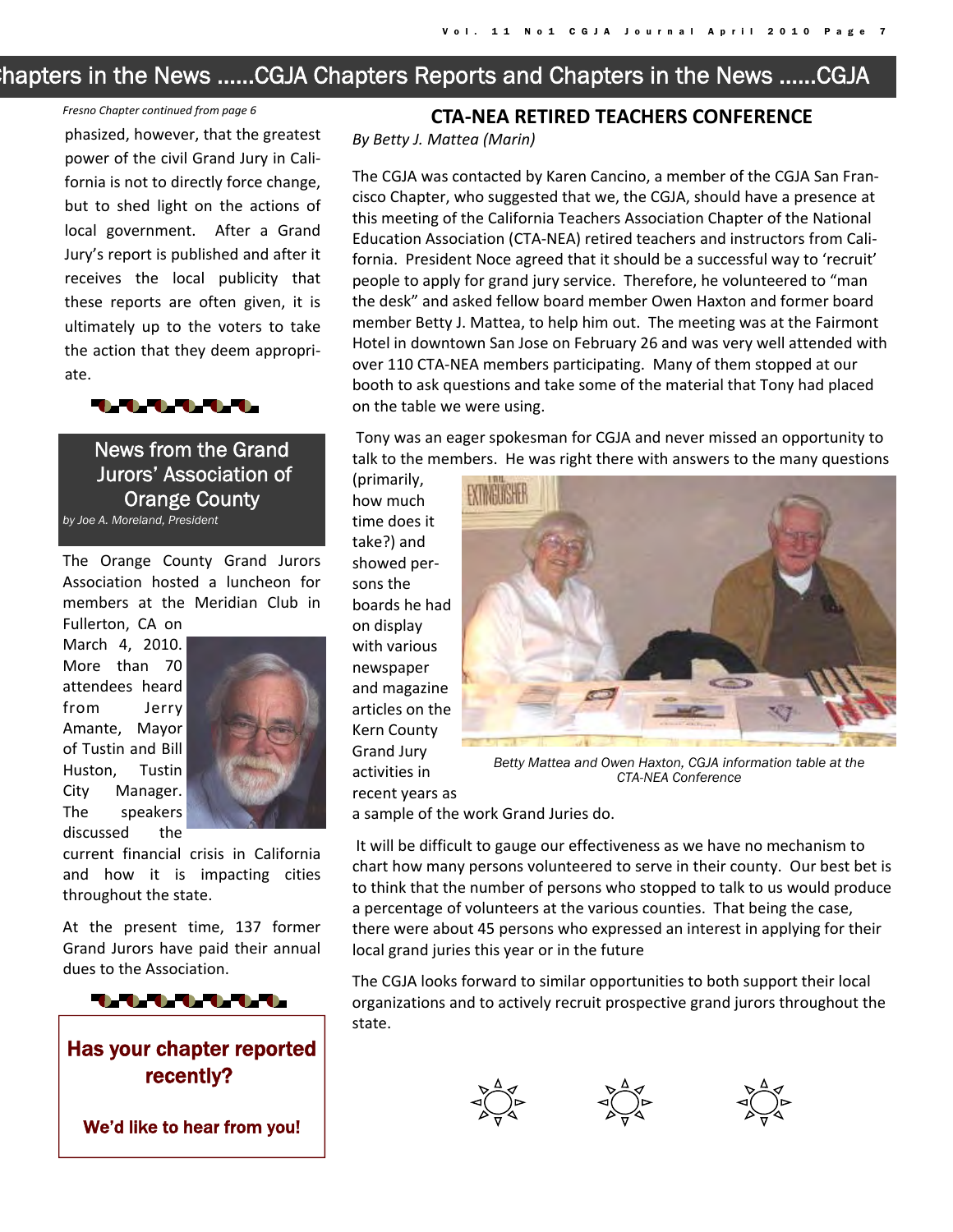## CGJA Chapters Reports and Chapters in the News …...CGJA Chapters Reports a



Kern County Grand Jury Public Awareness Ceremony held on Feb. 16, 2010 in front of the Kern County Superior Court Building. In the foreground are some of the 15 students who received awards from the art contest "We the People" held throughout the county. Over 550 applicants submitted drawings. In the background are the KCGJ foreperson John Mainland and the CGJA Presi‐ dent Tony Noce.



Kern County Grand Jury being presented a Proclamation from the Kern County Board of Supervisors proclaiming the week of Feb 16-22 as Grand Jury Public Awareness Week. The Supervisor presenting the award is Mike Rubio at their Feb. 16th BOS meeting.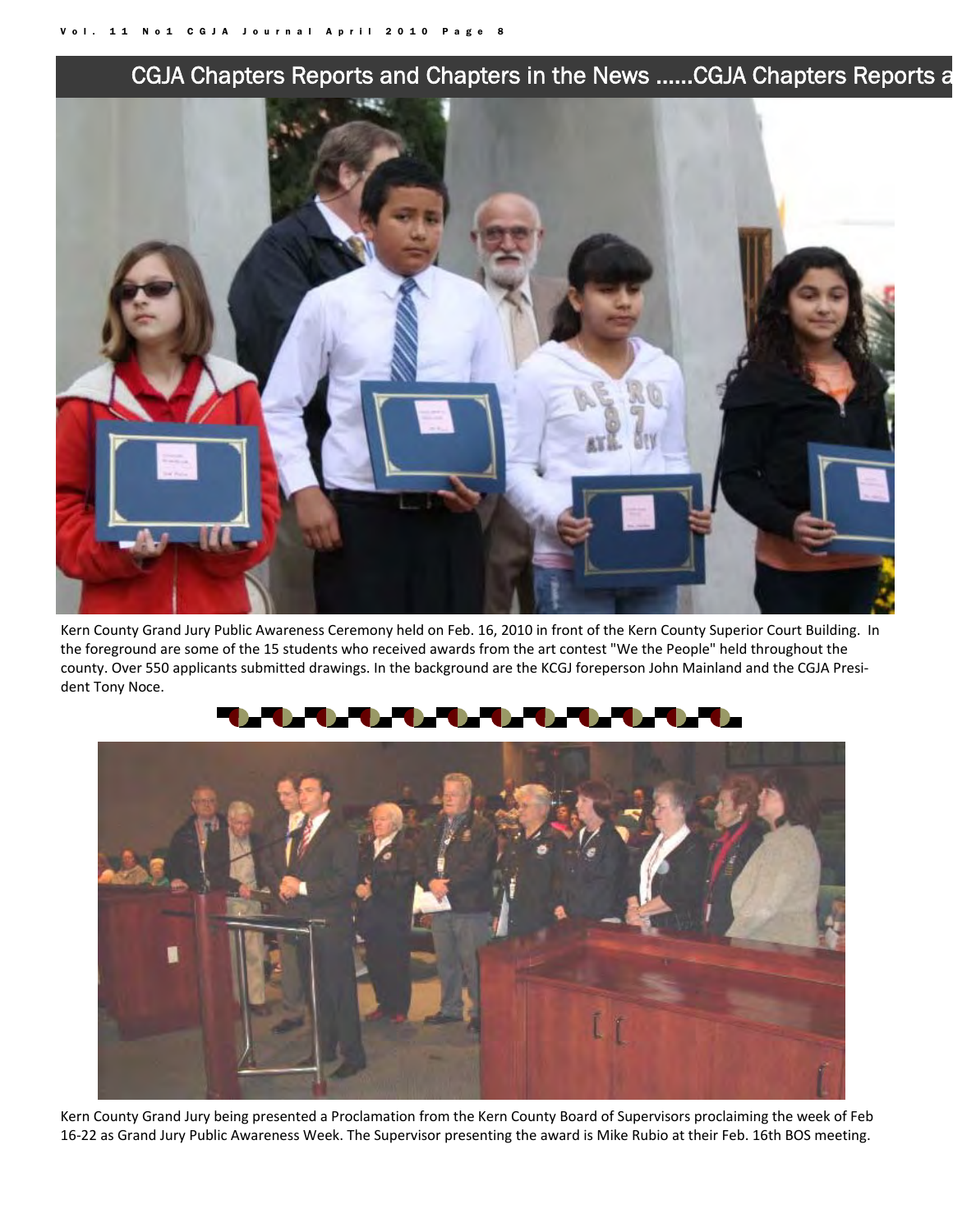## and Chapters in the News …...CGJA Chapters Reports and Chapters in the News



Some members of the 2009‐2010 Napa County Grand Jury, members of the Napa County Chapter and one of man's best friends in front of the Napa Count building following the presentation of the Proclamation of Napa County Grand Jury Month by the Board of Supervisors. Holding the proclamation is MRC Chair Dan Munson. The dog is Fiji, a puppy Munson and his wife are raising for Guide Dogs for the Blind.

## **THE REAL PROPERTY**

#### **New Legislation Could Add Grand Juries to County**

#### From the *San Bernardino Press Enterprise*

San Bernardino County could have up to three civil grand juries impan‐ eled under state legislation being considered that one supervisor says could serve as a meaningful reform.

The bill, introduced last month by Assemblyman Paul Cook, R‐Yucca Valley, at the request of the county, would allow two more panels with the ability to investigate local government.

It would be up to the presiding judge of the San Bernardino County Superior Court to decide whether additional juries are needed and how long its members would serve. Similar legislation has been ap‐ proved in Los Angeles County.



## **Board Approves Shasta County Chapter**

At its March 23<sup>rd</sup> meeting, the Board of Directors approved the application of the Shasta County Past Grand Jurors Association to be our newest chapter, increasing the number of active chapters to 17. Members of this group have been very active in support of CGJA ac‐ tivities such as Training Seminars, membership on the Board, and hosting the 2006 Annual Confer‐ ence. Congratulations to the founding members, Marsha Caranci, Ray Frisbie, Karen Jahr, D. Shirley Martin, Duane Mason, Dale Trudeau, Andi Winters, and current President Harry Tully.

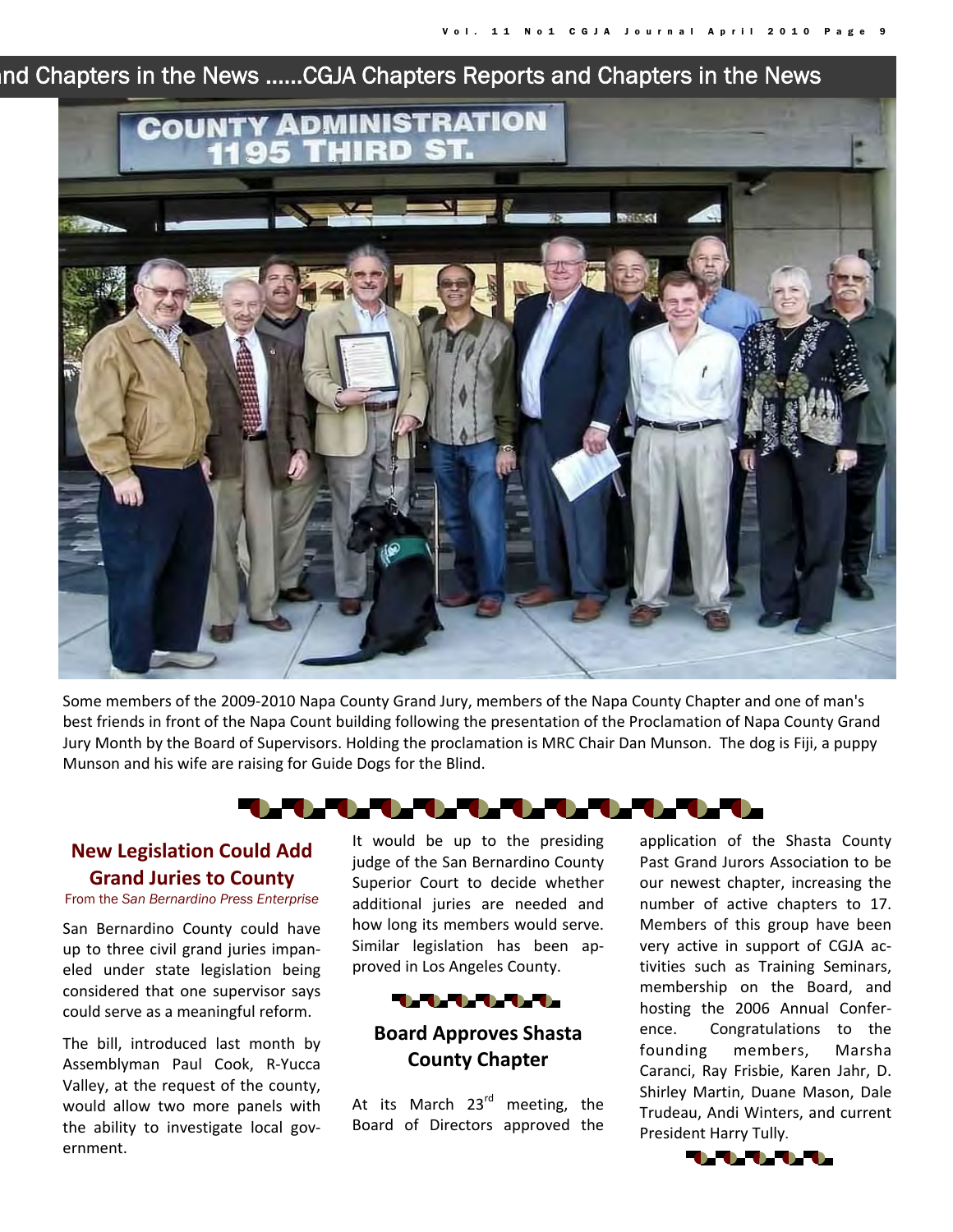## Board Honors Roger Loper

Secretary Joann Landi recently re‐ ceived a letter from long‐time member Roger Loper of Monterey County noting he had not been receiving copies of our Journal. When brought to the attention of the Membership Relations Com‐ mittee, that committee sponsored a motion approved by the Board on March 23<sup>rd</sup> that made Roger a Lifetime Member. Roger was extremely active for many years as a Director, Vice‐President and as a member of the Monterey Chapter. He spearheaded our Policy and Procedure Manual as a member of the Operations Committee and, in perhaps, one of his most challeng‐ ing assignments, took over the Fi‐ nance Committee, when our Treasurer passed away unexpect‐ edly in 2002. Congratulations to Roger for this acknowledgement of his long and valued service to the Association.

#### **Pat Yoemans Honored** *By Jerry Lewi*

One of our very first Presidents, Pat Yoemans (Los Angles) was recently honored by being among the first



gratulated Pat on this singular honor, here is her reply.

"Hi Jerry! I didn't notice the article until I went to the L A Tennis Club to play tennis. I beat Pauline Betz in 1934 to win L A High tennis. She went on to win US titles in 1942 & 1946. They didn't have many sports for women that long ago but L A High had courts. Thanks for noticing!"

Pat, in her 90's, is still playing com‐ petitive tennis. This may conflict with her ability to attend our annual con‐ ference in October.

Play on, Pat!

#### **Summary of Board Action** *By Joann Landi*

**Summary of February 28, 2010 Board Action** Approved addi‐ tion of Financial Review Commit‐



tee to revised Policies and activated the Finance Review Committee

Approved Survey Ad Hoc Committee and Chair

Approved transfer of old AV equip‐ ment from the Training Committee to the Conference Committee

Approved addition of Angelo Ro‐ lando Memorial Award Committee to the revised Policies

Confirmed 2010 Teller Committee Chair and members

#### **Summary of March 23, 2010 Board Action**

Accepted the Shasta County Past Grand Jurors' request to become a Chapter of CGJA

Approved awarding Lifetime mem‐ bership to Roger Loper

Approved response to Sacramento Chapter

## **Additional Committees Identified**

In addition to the five standing committees listed in the Journal on a regular basis, we are providing contact information for several other ad hoc committees that you may have some interest in contacting. Some have articles in this issue, others will report from time to time.

| Committee                      | Chair                 | <b>Phone</b>     | Email                      | County       |
|--------------------------------|-----------------------|------------------|----------------------------|--------------|
| Nominations-Elections          | Dianne Hoffman        | (714) 892-5557   | cgjamailbox@yahoo.com      | Orange       |
| Angelo Rolando Award           | Betty J. Mattea       | (415) 492-8857   | bimattea@sonic.net         | <b>Marin</b> |
| <b>Grant Writing</b>           | Ed O'Neill            | (559) 224-2000   | edoneill@oneillfarming.com | Fresno       |
| <b>Excellence in Reporting</b> | Sarah Simpson         | (707) 967-9539   | sarah.simpson@comcast.net  | <b>Napa</b>  |
| <b>Publications</b>            | <b>John Sitton</b>    | $(831)$ 637-4695 | sitton_john@yahoo.com      | San Benito   |
| 2010 Annual Conference         | <b>Meredith Avery</b> | (760) 731-9215   | mlavery1@live.com          | San Diego    |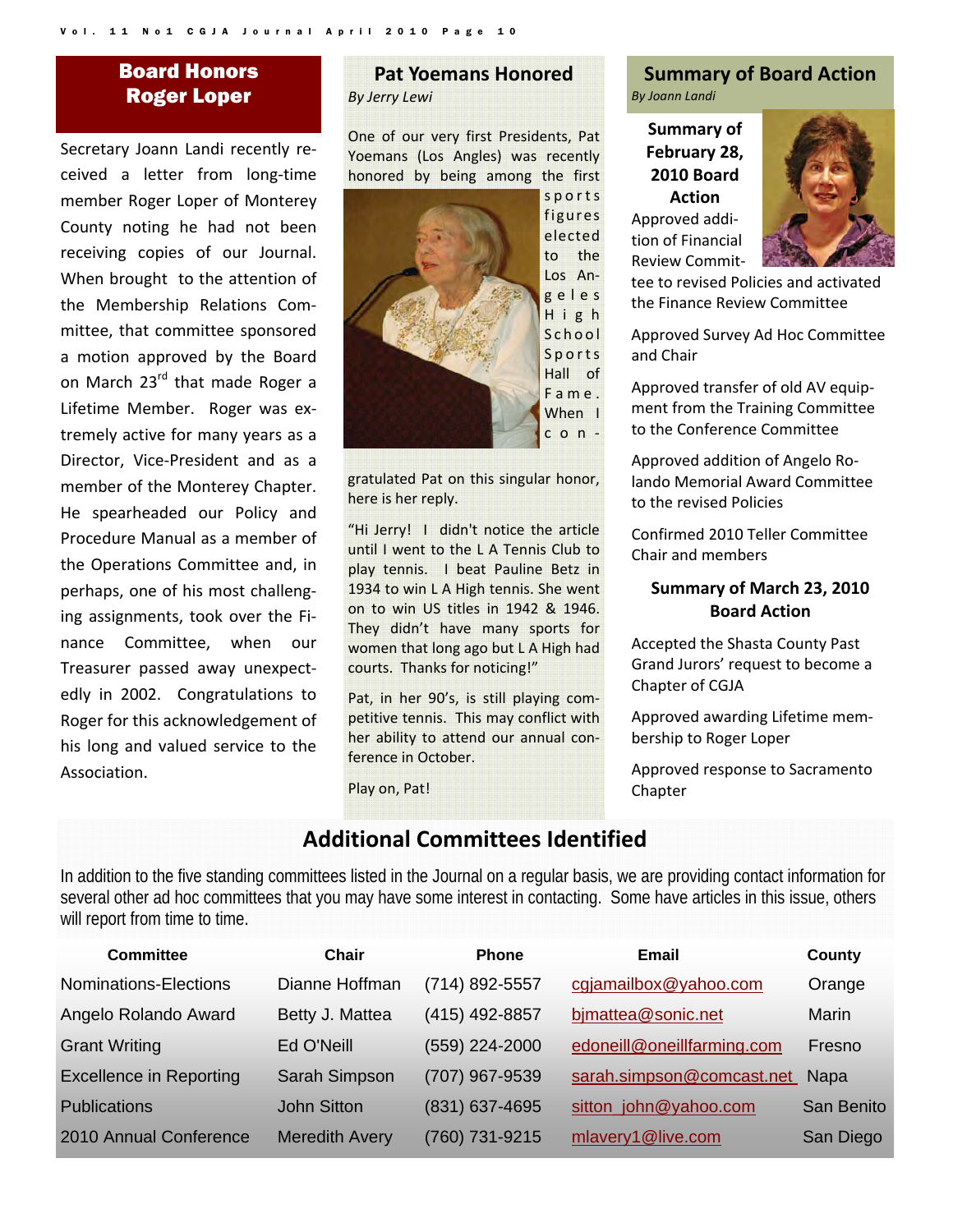## CGJA Officers

President **Anthony W. Noce**  2808 Houchin Road Bakersfield, CA 93304 661-835-7591 cgjaguy@yahoo.com

Vice President **Keath North**  P.O. Box 740 Loleta, CA 95551 707-845-3612 krn48@aol.com

#### CGJA Directors

*North*

**Marsha Caranci,** Shasta caranci@aol.com

**Keath North,** Humboldt Krn48@aol.com

**Kathy Wylie**, Mendocino kathy@mcn.org

#### *Central*

**Owen Haxton,** Marin hornet5@pacbell.net

**Karin Hern**, Marin Karin.hern@sbcglobal.net

**Joann Landi** San Mateo Joannelandi@aol.com

**Judi Lazenby**, Santa Cruz judilazenby@aol.com

*South*

**Dianne Hoffman**, Orange cgjamail‐ box@yahoo.com

**Walter D. Hofmann MD**, San Diego wdh438@gmail.com

**Jerry Lewi**, Ventura cgjapr‐ guy@roadrunner.com

**Anthony Noce**, Kern cgjaguy@yahoo.com

#### Standing Committee Chairs

**Finance**  Marsha Caranci 530-242-6554 caranci@aol.com

**Legislative Affairs**  Bill Trautman 707 755-5570 trautman17@sbcglobal.net

**Public Relations**  Jerry Lewi 805- 532-1321 cgjaprguy@roadrunner.com

> **Training**  Lew Avera Jr. 949-388-8910 lewavera@cox.net

**Membership Relations Membership Relations**  dan and an <mark>da</mark> Dan Mufson 707 255-4030 dan@apotherx.com

**Secretary Joann Landi** 178 South Palomar Drive Redwood City, CA 94062 650-365-4184 joannelandi@aol.com

**Treasurer Judi Lazenby**  1961 Main Street #198 Watsonville, CA 95076 831-724-0790 judilazenby@aol.com

i

#### CGJA Chapters

Fresno County Chapter **Marian Mosley**, President **marianmosley@att.net** Website:**fresno.cgja.org**

Humboldt County Chapter **Suzi Fregeau** , President **suzi@humboldt1.com**

Kern County Chapter **Larry Walker**, President **larywalker@gmail.com** Website: **kern.cgja.org**

Kings County Chapter **Ken Beinhorn**, President **kbeinhorn@sbcglobal.net**

Los Angeles County Chapter **William Selditz**, President **whseld@aol.com**

Marin County Chapter **Catherine McKown**, President **cdmac1@aol.com** Website: **www.mgja.org**

Monterey County Chapter **Ray Wuco**, President **carmelwuco@redshift.com**

> Napa County Chapter **Daniel Mufson, Ph.D**. President **dan@apotherx.com**

Nevada County Chapter **Francis (Mac) Small**, President **fmacsmall@mac.com**

Sacramento County Chapter **Joseph Maloney**, President **joepm@pacbell.net**

San Benito County Chapter **John Sitton**, President **sitton\_john@yahoo.com**

San Francisco County Chapter **Beate Boultinghouse, President beateb4@aol.com**

San Luis Obispo County **Chapter Jim Ragan**, President **jimragan@charter.net**

San Mateo County Chapter **Mike Miller**, President **okmiller@pacbell.net** Website: **www.co.sanmateo.ca.us/ smcagj/**

Shasta County Chapter **Harry Tully,** President **htully@aol.com**

Solano County Chapter **Wanda Kiger‐Tucker**, President **kigertucker@juno.com**

Sonoma County Chapter **Melissa J. Jones**, President **meljjones@comcast.net**